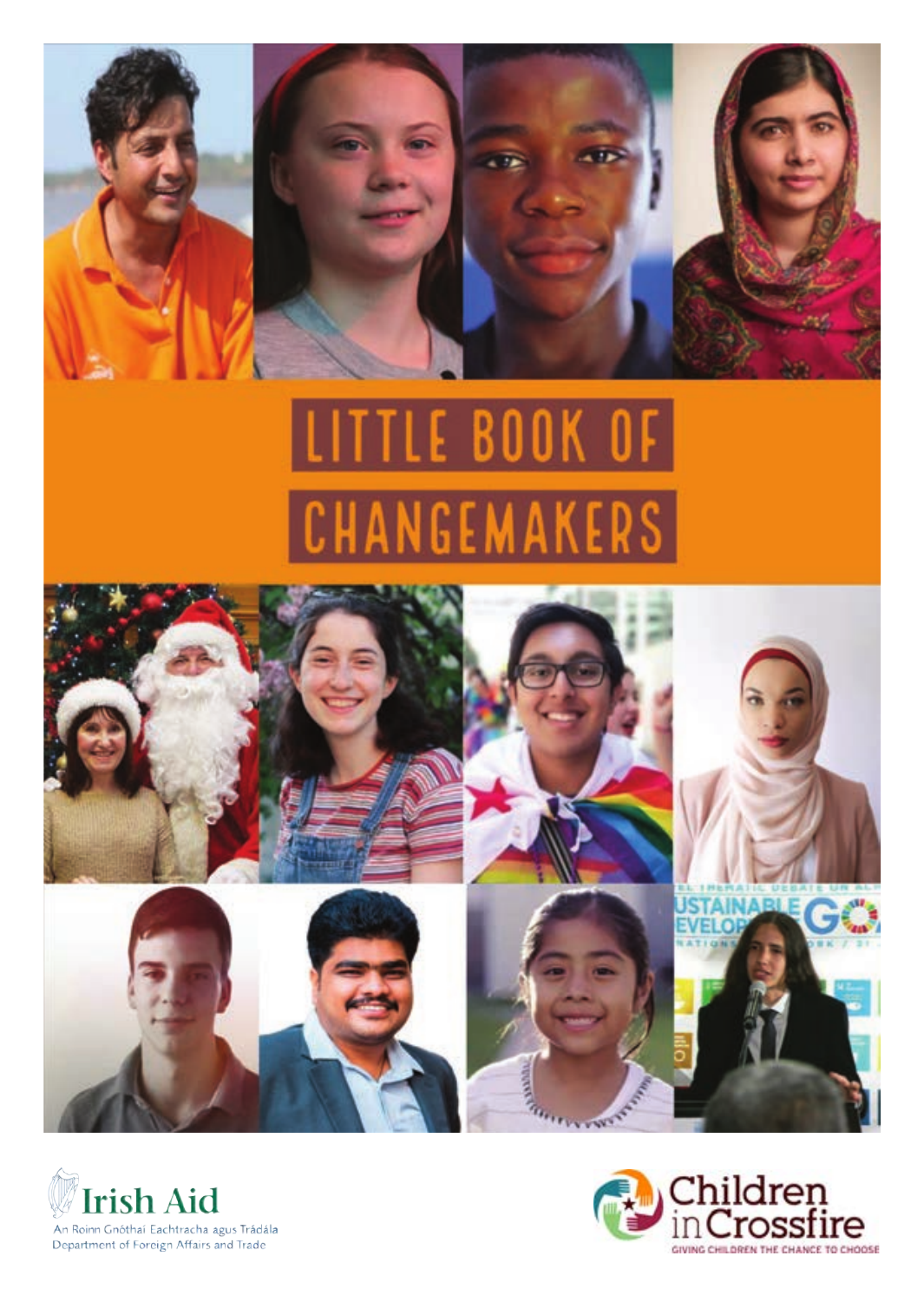

The term 'Changemaker' refers a person who takes action towards creating a fairer, more just and sustainable world for all.

When exploring the Sustainable Development Goals, as these are a universal set of goals, we can all act as changemakers and take action towards their achievement.

The Sustainable Development Goals (SDGs), are a set of 17 goals, set up in 2015 with the aim of creating a world free from extreme poverty and hunger, a world with zero inequalities, and a place where all life on land and below water is sustainably managed and protected. This Little Book of Changemakers has been designed to inform you of a number of different changemakers from around the world, and explore the steps which they have taken towards achieving the SDGs. It also explores ways in which we can all work to help achieve these goals and to inspire us all to take action to create a world which is more compassionate and kind for everyone.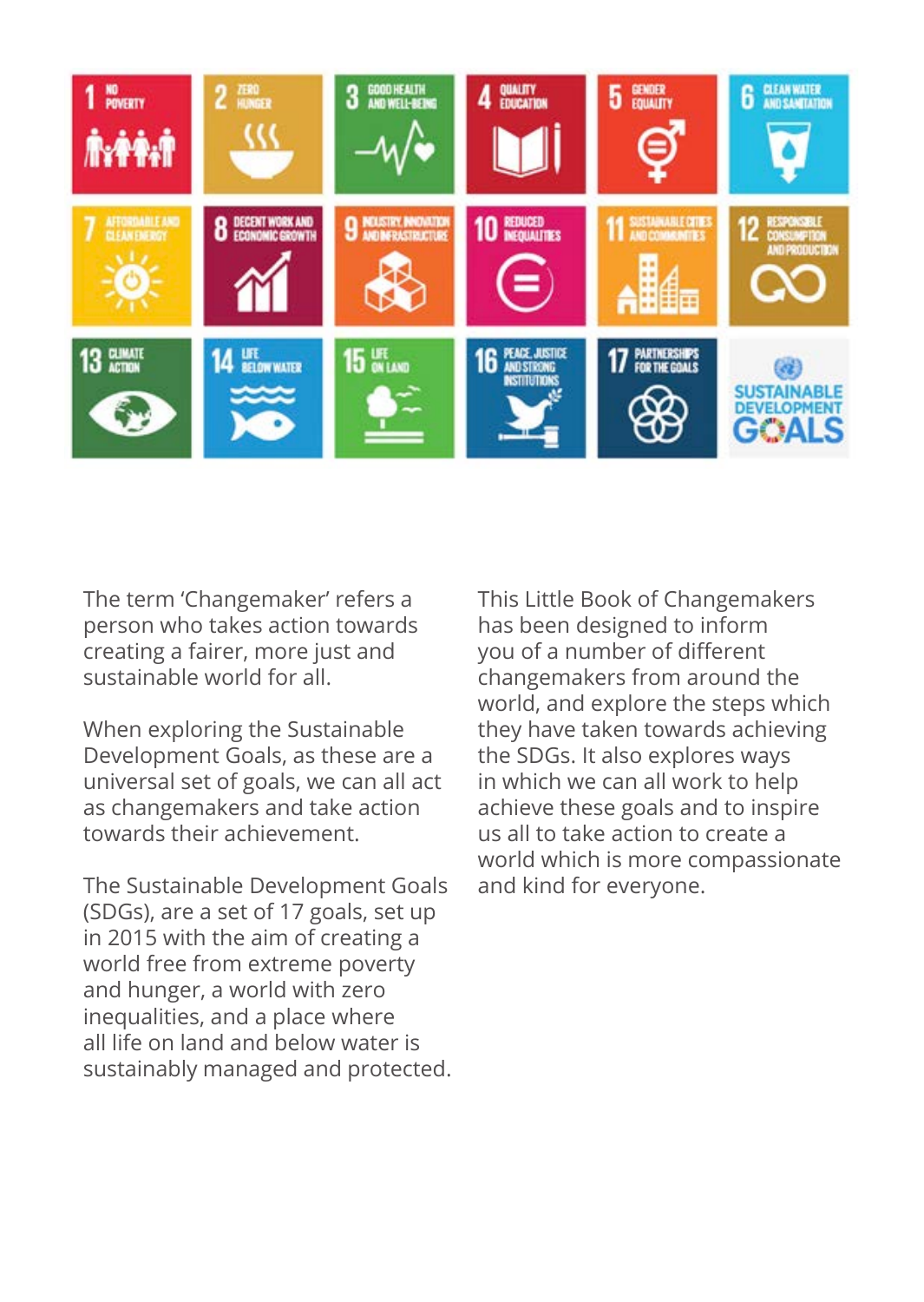



### **Blair Imani**

#### **DID YOU KNOW?**

Blair Imani is a writer, mental health advocate and historian from the United States and is also the director of Equality for HER, an organisation which campaigns for gender equality across the world and acts as a platform for raising awareness and increasing understanding of marginalised groups within society.

As well as this, Blair Imani is the official ambassador for Muslims

for Progressive Values and is very involved in campaigning to raise support for members of the LGBTQ+ community. As a public speaker, Blair has been invited to present at various conferences around the world including in Kenya, the UK, and the United States. She has also recently published a book entitled Modern HERstory: Stories of Women and Nonbinary People Rewriting History.

#### **WHAT CAN I DO?**

Find out more about Equality for Her at **https://equalityforher.com/**  and support their campaigns to raise awareness of gender justice issues.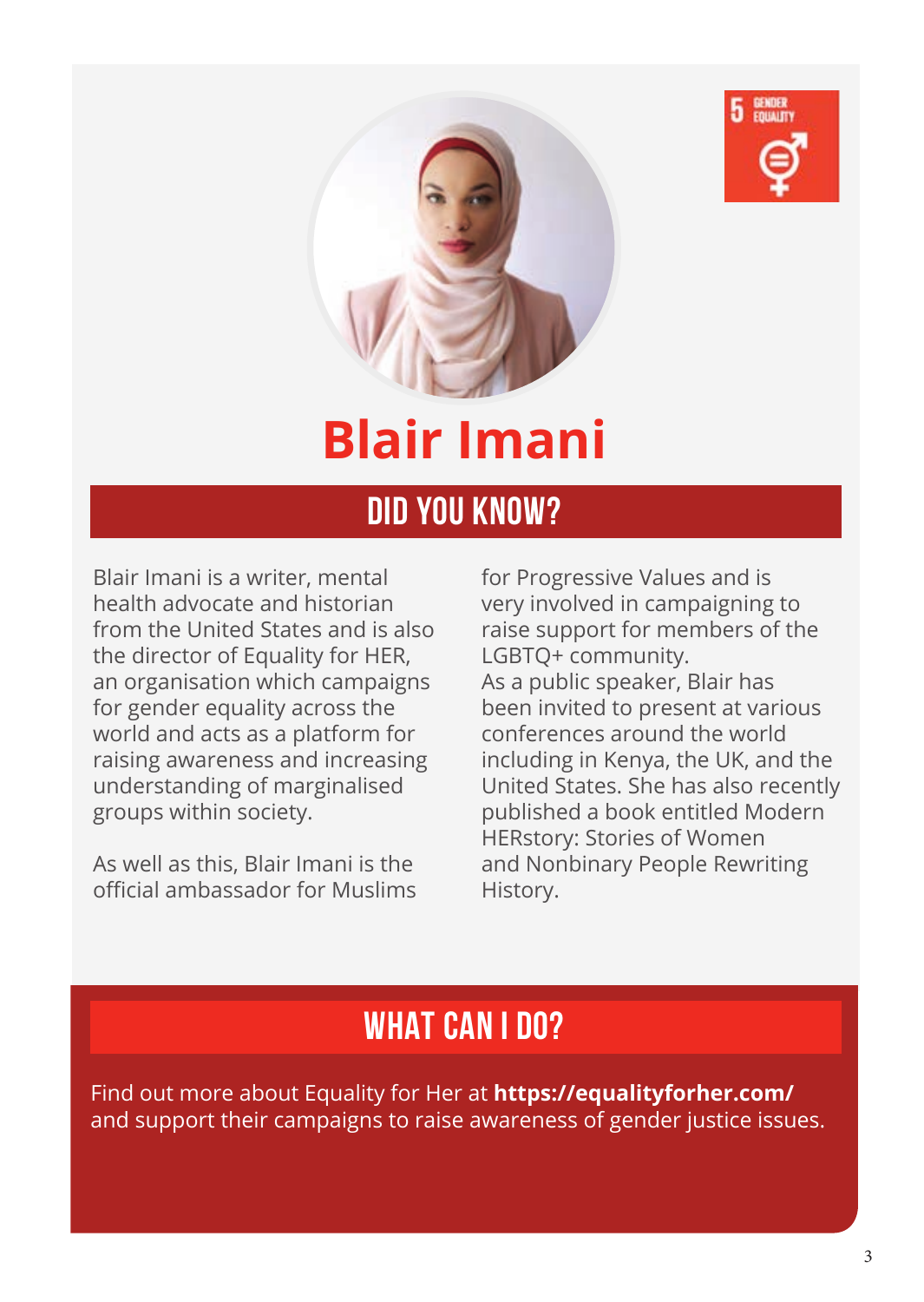



### **Mary & Martin Gallagher**

#### **DID YOU KNOW?**

Martin Gallagher is an activist from Derry, Ireland, who campaigns for an end to poverty fuel for older people across Northern Ireland. Since the establishment of the NI Pensioners Parliament in 2011, one of the main issues which has arisen every year is that of high energy fuel prices, ensuring that many people cannot heat their homes over the winter period.

Through participating in the Warm Home Discount campaign, Martin lobbies for an increase in pensions, as well as a decrease in the high oil prices in Northern Ireland, to help

ensure that all people have access to heat and energy.

As well as this, Martin and his wife Mary are also great supporters of the work of Children in Crossfire and every year carry out Santa's Big Fundraising Appeal in memory of their son, Christopher, who passed away in 2006 after contracting Malaria. Since beginning, Martin and Mary have raised a massive £70,000 to help support Early Childhood Development programmes in Tanzania and Ethiopia.

#### **WHAT CAN I DO?**

Call on the government to legislate for access to heating as a right for all, and get involved in the Warm Home Discount Campaigns: **https://www.agesectorplatform.org/news/fuel-poverty-awarenessday-2019**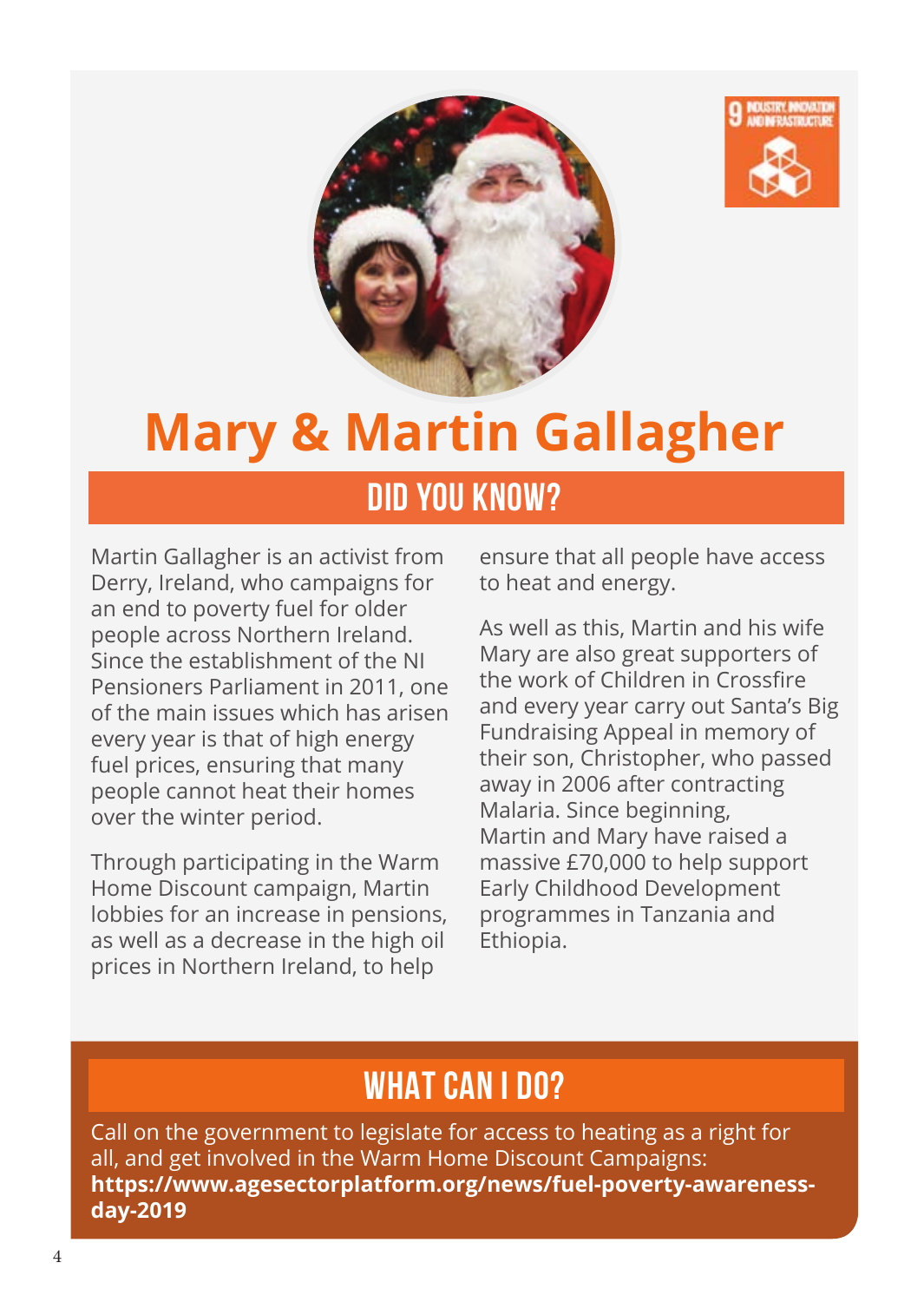



### **Kelvin Doe DID YOU KNOW?**

Kelvin Doe, also known as DJ Focus, is an engineer from Sierra Leone who is well known for his selftaught engineering style. Following the end of the Civil War in Sierra Leone, at 13 years old, Kelvin began to make his own batteries from tin cups to help provide electricity for people's homes which were affected by the war. Following on from this, he then created a generator out of homemade spare parts which he used to power a community radio

station, which he also built using recycled materials. "They call me DJ Focus because I believe if you focus, you can do an invention

perfectly", he once said in an interview.

In 2012, at the age of 15, Kelvin went on to become the youngest ever visiting practitioner within the MIT International Development Initiative, where he presented his inventions to other students, and assisted with the engineering teaching practices at Harvard University.

Through his work Kelvin has inspired many people around the world to become more creative in their use of energies and resources, and to nuture and spread that creativity to those around them.

#### **WHAT CAN I DO?**

Switch to alternative energy sources in your home and help combat the huge issue of fossil fuels which we face globally.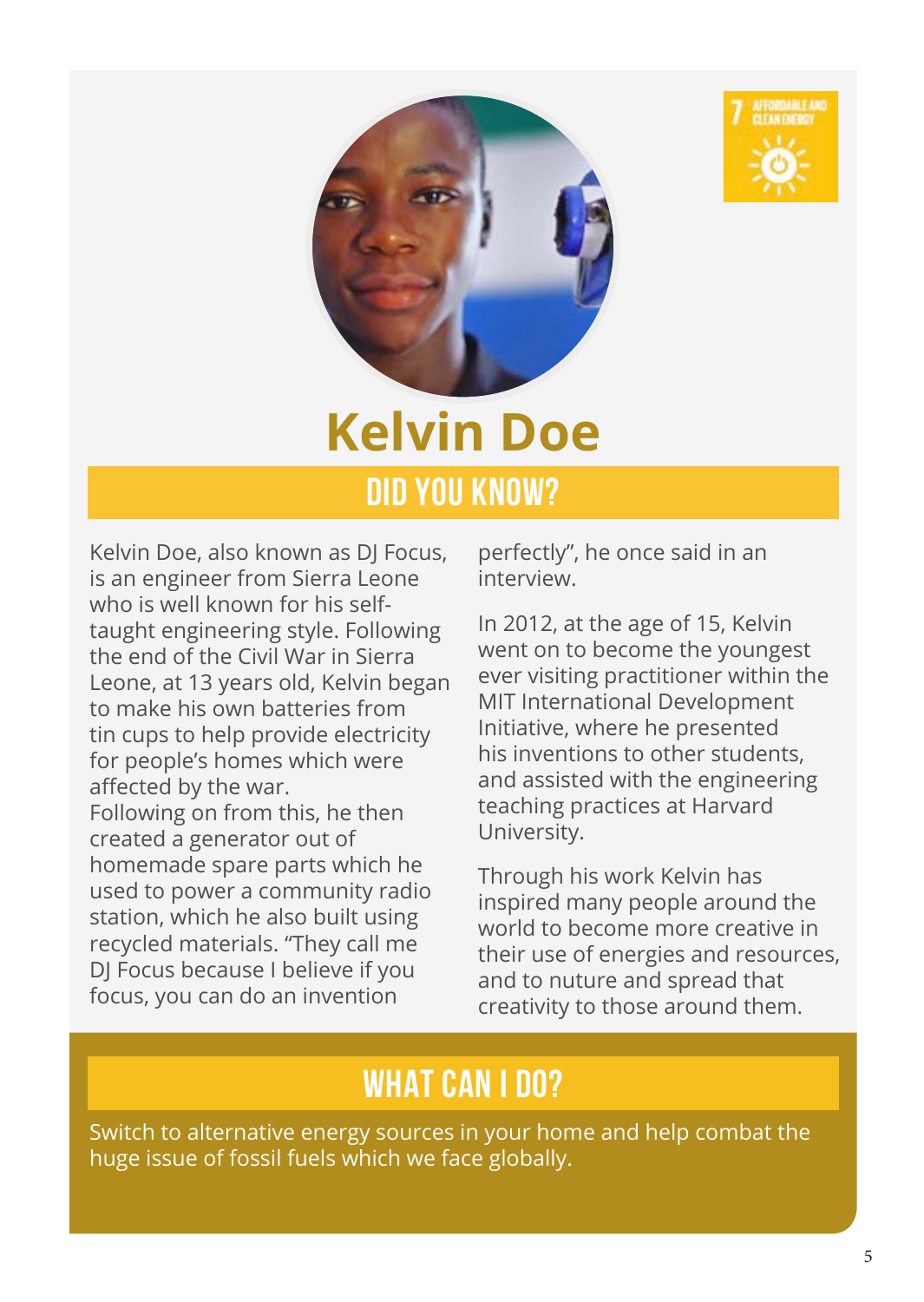



### **Katie Eder**

### **DID YOU KNOW?**

Katie Elder is a student activist from Wisconsin, America, who helped organise the *50 Miles More* movement as a means of campaigning for gun reform within the United States. As part of this campaign, she organised a number of marches from her school to Janesville, the hometown of Paul Ryan, who was the former Speaker of the House within the US, to protest his role in blocking and burying gun legislation.

Following on from this, Katie also led in the forging of alliances with other youthled organisations to create the *Future Coalition*, which acts as a community to support young people to take action to create a safer and more just world for all. This coalition was launched in September 2018 with the *Walkout to Vote* campaign, in which over 500 schools across America walked out of their schools and marched to their local election polls.

#### **WHAT CAN I DO?**

Organise a march to support the 50 Miles More Campaign and help campaign for the reformation of gun laws within the United States: **https://50milesmore.org/host-march/**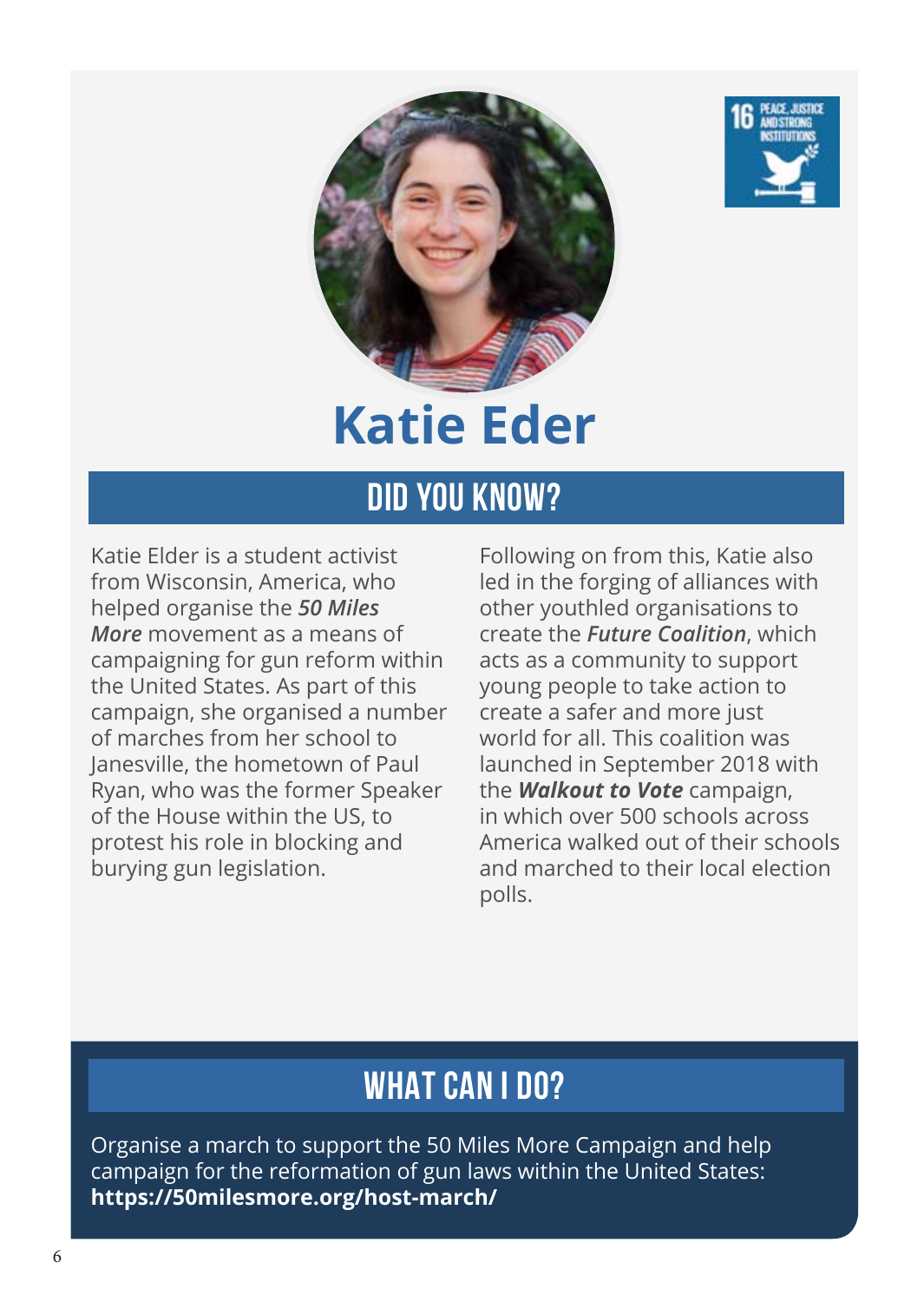



# **Afroz Shah**

#### **DID YOU KNOW?**

Afroz Shah is a lawyer from India, who is better known for being the organiser of the world's largest ever beach clean. Versova beach, located in Mumbai, was once seen as one of the world's filthiest beaches; a dumping ground for both tourists and residents to offload their rubbish on to.

In October 2015, Afroz visited Versova beach and began picking up the rubbish, and continued to do so every day for 3 years until the beach was completely cleaned. After a few weeks of beginning this, he soon got recognised for

the work he was doing and more and more people got involved in the clean.

In June 2018, after just under 3 years since the first piece of rubbish was removed, Versova beach clean-up finally came to an end with the re-arrival of sea life to its waters.

As well as this, due to Afroz Shah's campaigning, India has pledged to eliminate all single-use plastic within the country by 2022, which is a great success towards achieving the SDGs.

#### **WHAT CAN I DO?**

Become part of the **#cleanseas** movement by organising a beach clean-up at your nearest coastline.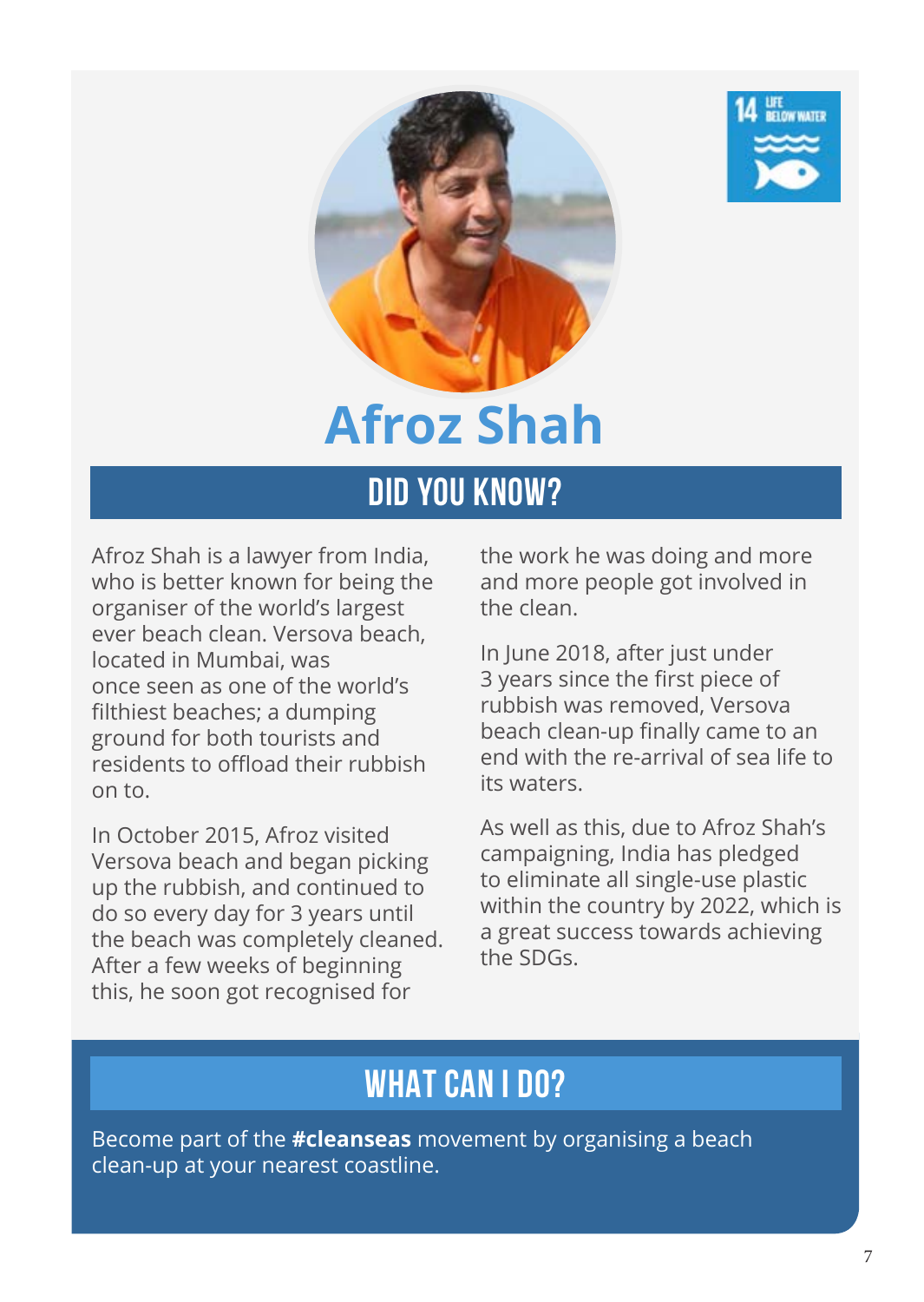



## **Sameer Jha**

#### **DID YOU KNOW?**

Sameer Jha is a young activist from Fremont, California who campaigns for equality for all people, with a particular focus on those from the LGBTQ+ community. After having experienced bullying himself at school; at the age of 14, Sameer established The Empathy Alliance as a means of supporting young LBTQ+ people in their schools and communities. Through promoting the creation of safe spaces, stocking his school's library with queer friendly books, and encouraging all youth serving adults to participate in Gender Spectrum training, The Empathy Alliance campaigns for an end to

bullying of LGBTQ+ young people and an increase in awareness and understanding in the communities which they work. Since its establishment in 2016, The Empathy Alliance has spread its message of compassion and empathy to over 1 million people across the United States. Sameer now works to reach wider audiences through hosting workshops, radio shows and panel events throughout the year. As well as this, he has also collaborated with a number of other LGBTQ+ activist groups such as Gender Spectrum, GLAAD and Frameline Films.

#### **WHAT CAN I DO?**

Visit **https://www.theempathyalliance.org/** to find out about the work that the Empathy Alliance do, and get involved in their campaigns.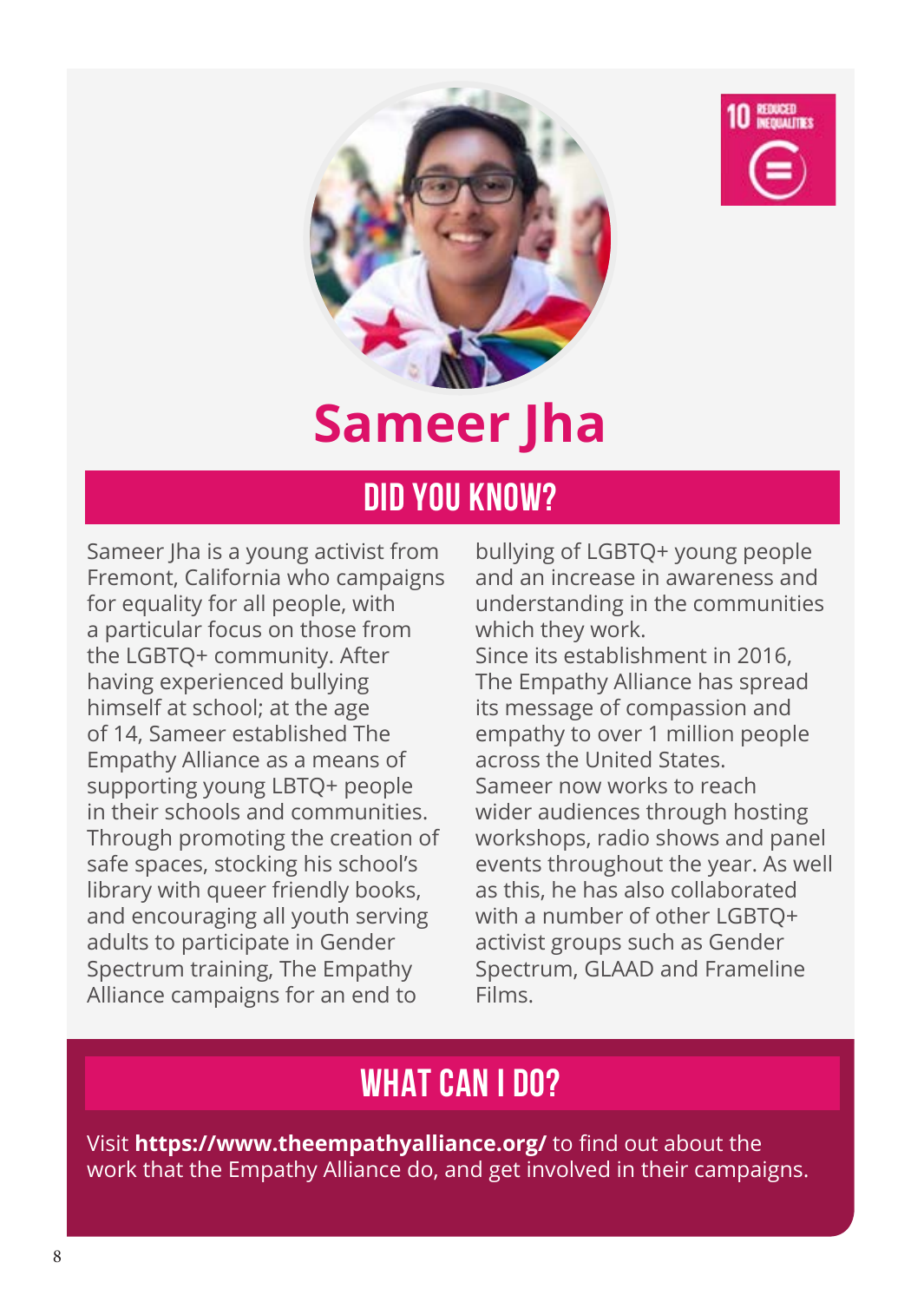



# **Sophie Cruz**

#### **DID YOU KNOW?**

Sophie Cruz is a young American activist who campaigns for immigration reform in the United States. Sophie was first recognised for her activism when, at the age of just 6 years old, she wrote and delivered a letter to Pope Francis asking him to advocate for immigration reform for the 11 million undocumented people living within the United States. Within her letter, Sophie said that immigrants "deserve to live with dignity, they

deserve to be respected, they deserve immigration reform, because it would be beneficial to my country, and because they have earned it working very hard". Since then, Sophie has continued to educate people about immigration reform, through carrying out talks in various spaces such as the White House, the United States Supreme Court and the 2017 Women's March.

#### **WHAT CAN I DO?**

Advocate for equal rights for all people by following the work of Amnesty International, and get involved in their Human Rights campaigns: **https://www.amnesty.org.uk/get-involved**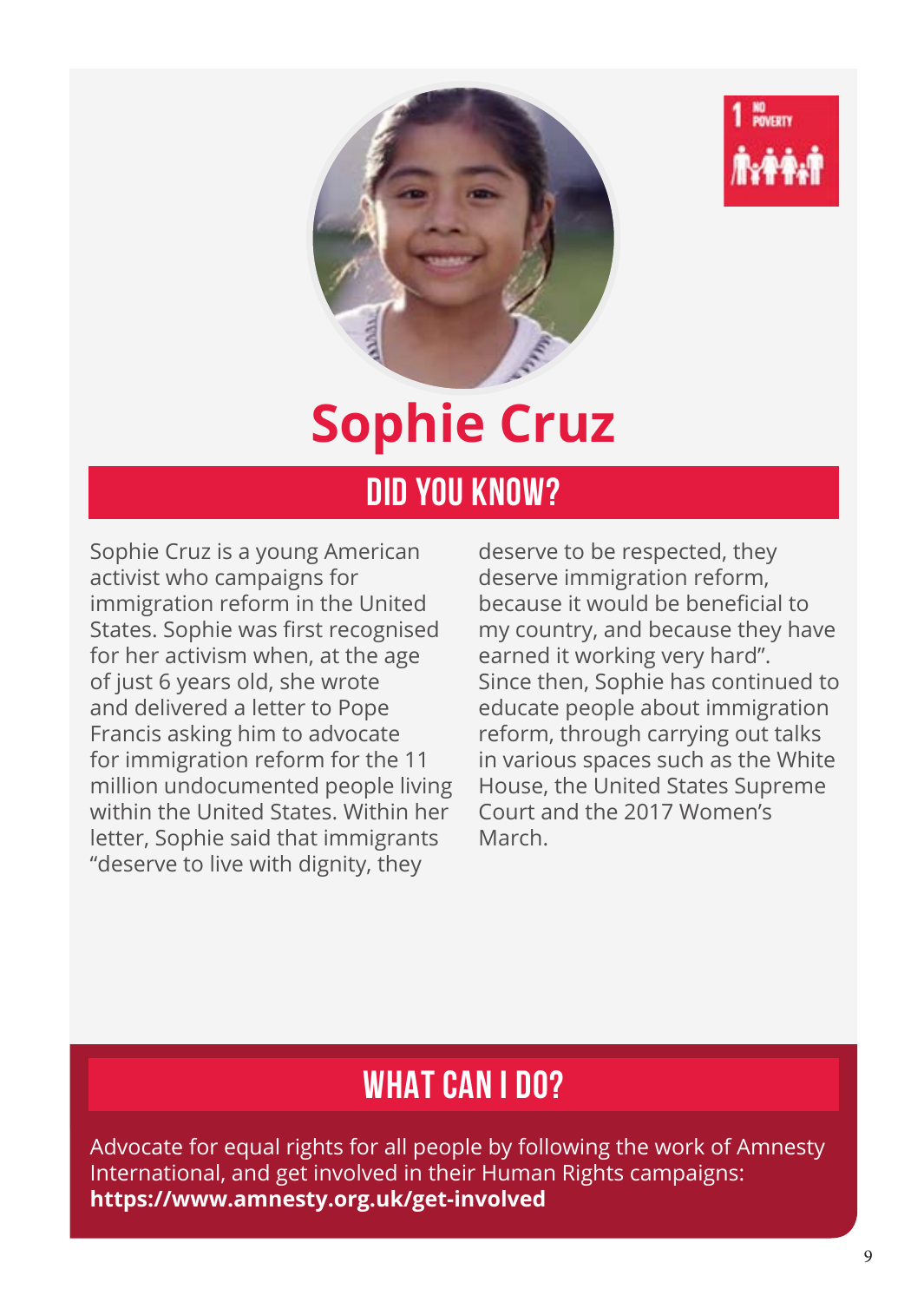



### **Xiuhtezcatl Roske-Martinez**

#### **DID YOU KNOW?**

Xiuhtezcatl Roske-Martinez (first name pronounced Shoe-Tez-Caht) is an indigenous hip hop artist, climate activist and youth director of Earth Guardians; an environmental campaigning group which uses art, music, storytelling and civic engagement to raise awareness of the climate crisis we are all facing across the world. Beginning his activism when he was just 6 years old, Xiuhtezcatl has since been invited to speak around the world and urged people to take action to help combat climate change. As well as participating in

a number of global events, such as the Rio+20 United Nations Summit and addressing the UN General Assembly in New York, Xiuhtezcatl has also worked with smaller communities to help ban the use of pesticides within local parks, assisted in campaigns to prevent fracking from taking place, and has acted as a lead plaintiff in a youthled lawsuit against the US government regarding their lack of protection of the world's atomosphere for future generations.

#### **WHAT CAN I DO?**

Download Earth Guardians 'Earth Tracks' app and take steps towards creating a more protected and respected world for all: **https://www.earthguardians.org/earthtracks**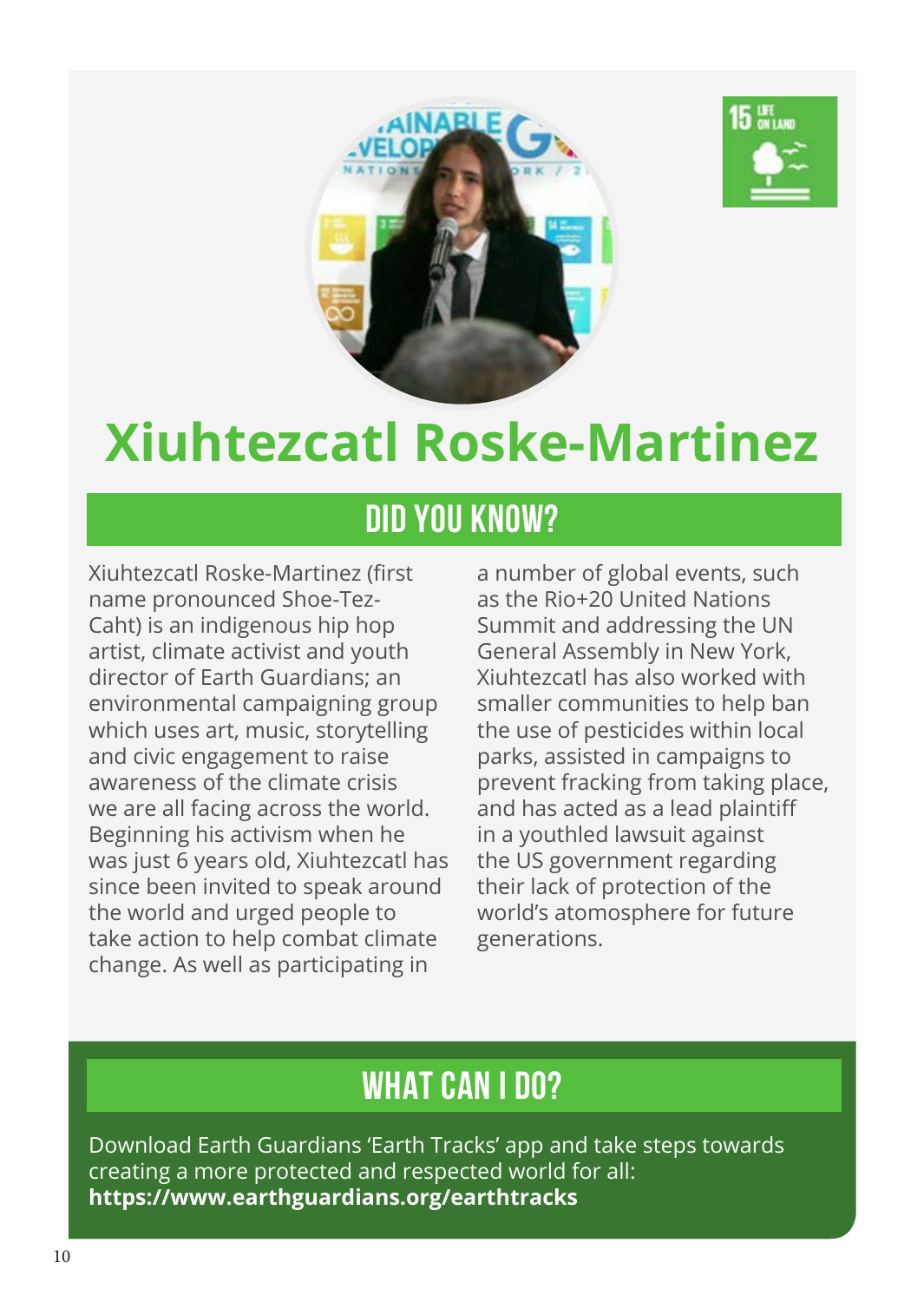



### **Padmanaban Gopalan**

#### **DID YOU KNOW?**

According to the United Nations, 1/3 of the food we produce on a global scale gets wasted every year. Padmanaban Gopalan is a young activist from Coimbatore, India, who advocates for an end to this food waste. Through his establishment of the 'No Food Waste' organisation, Padmanaban encourages people to share their surplus food with others who may be in need of it. Whether it's after a large event such as a wedding, a restaurant, or someone has simply bought more food than they need, the No Food Waste organisation offers to collect your

extra food and drop it off to share with others.

As well as this, through the creation of 'Food and Beverage ATMs', Padmanaban creates spaces within restaurants and food shops were people can store and share their excess food without having to pay for it. A food and beverage ATM acts as a 'walk in fridge' which can be installed in a shop or restaurant and can be accessed by anybody. As well as this, those who dine or shop within these spaces receive food and beverage vouchers, which they can share with those who may not have a daily access to food.

#### **WHAT CAN I DO?**

Download the 'Olio' app to your phone and share your extra food with others: **https://olioex.com/**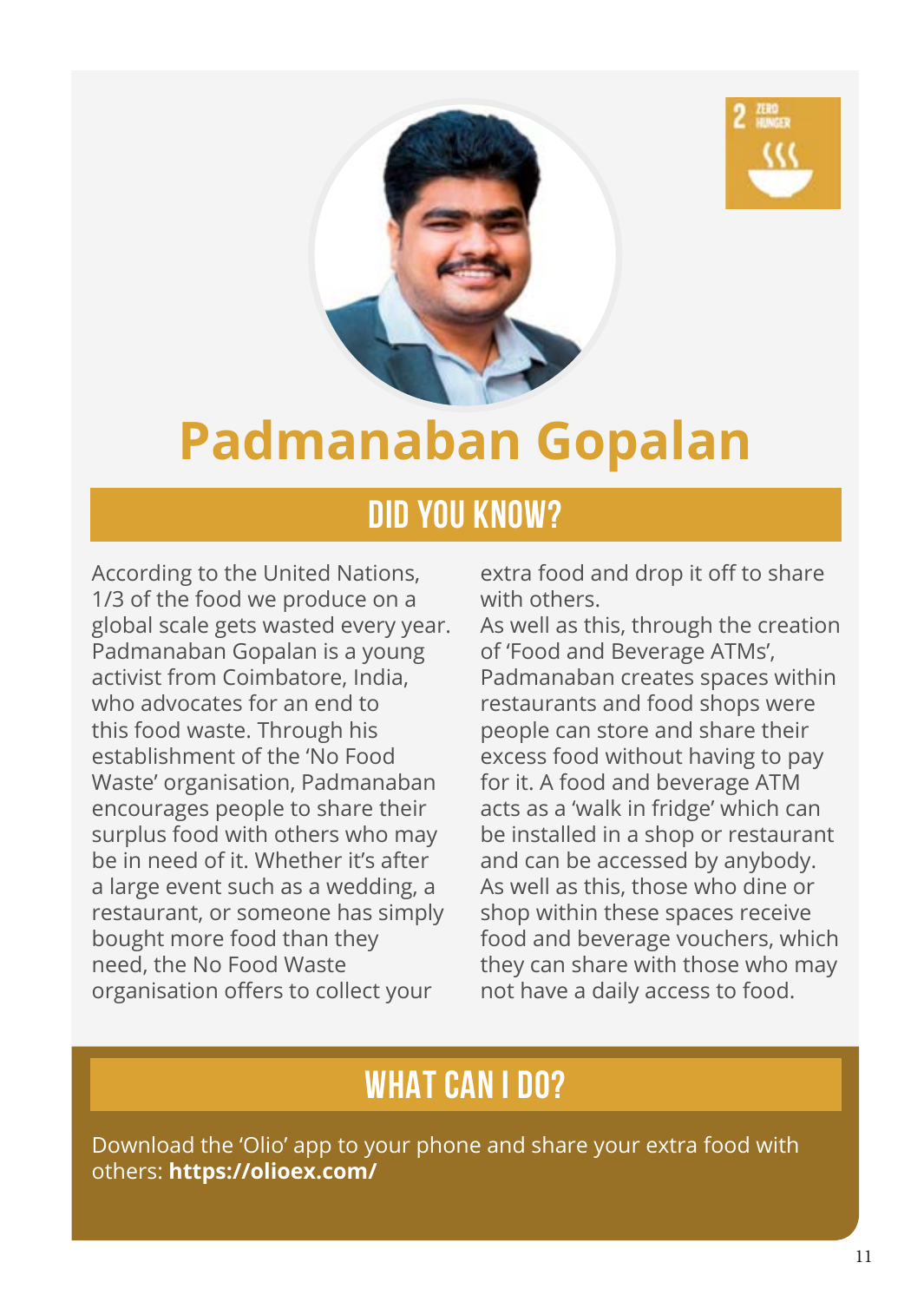



## **Greta Thunburg**

#### **DID YOU KNOW?**

Greta Ernman Thunburg is a student activist from Stockholm, Sweden, who has been campaigning for climate justice since August 2018. Beginning when she was only 15, through striking from school and sitting on the steps of the Swedish parliament, Greta has been campaigning for her government officials to review their environmental policies, and to "prioritise the climate question, focus on the climate and treat it like a crisis."

Since beginning her campaign, Greta has obtained a massive amount of publicity and support across the world. She has since been invited to participate in a number of global environmental gatherings with world leaders at the United Nations and European Union. As well as this, following the example of Greta, thousands of students from all over the world have organised and participated in climate justice strikes, creating a movement now referred to as 'Fridays for Future'.

### **WHAT CAN I DO?**

Get involved with this movement by organising a climate justice strike within your local community and campaign for change from your local governing body. Share this on social media using the hashtag **#climatestrike**.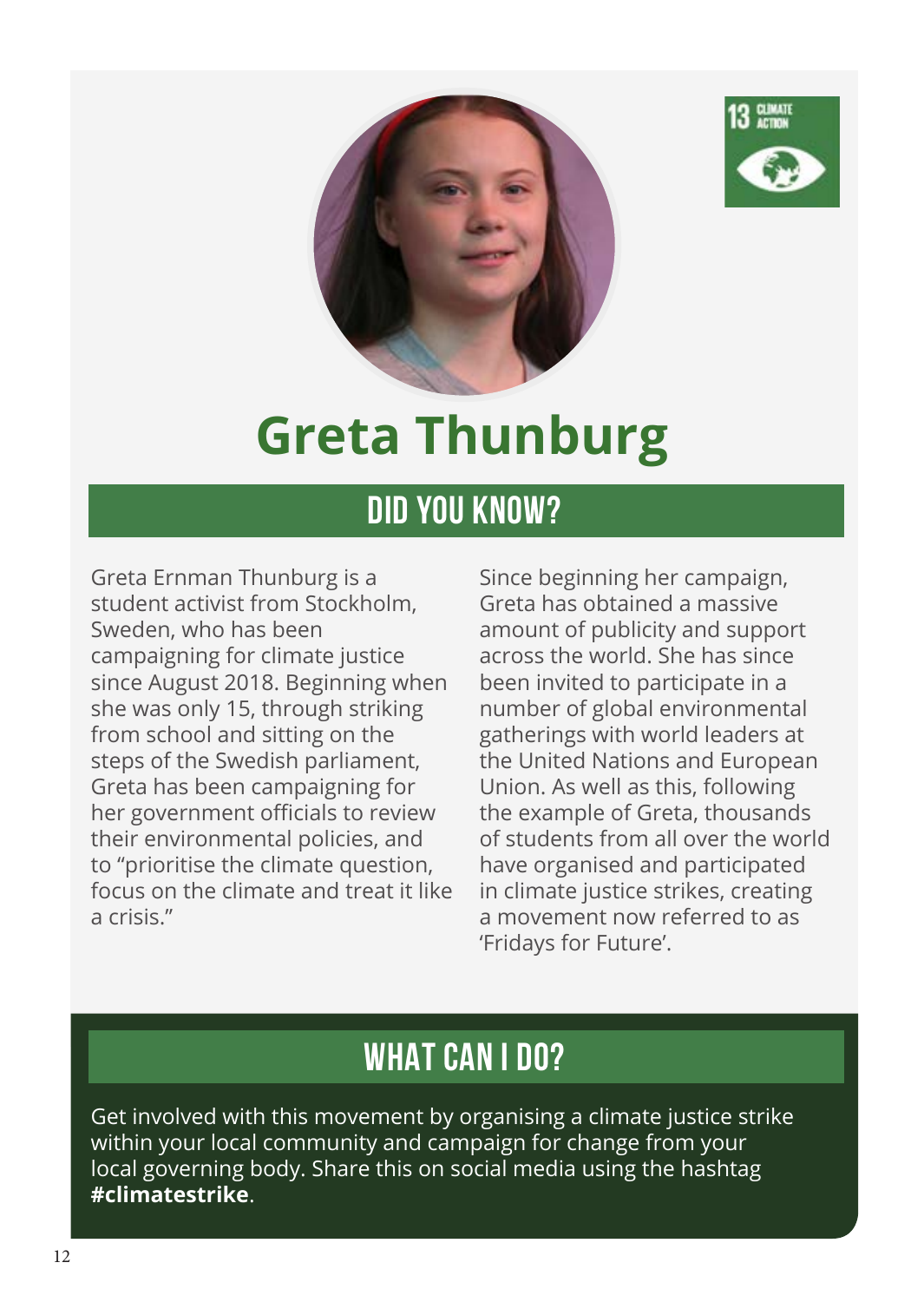



### **Malcolm Asher**

### **DID YOU KNOW?**

Malcolm Asher is a young activist and co-founder of ArtPass, an organisation which aims to improve children's experiences of being in hospital through the use of art. Through volunteering in his local hospital, Malcolm soon learned about the anxieties which many young children face when being admitted in to hospital. In response to this, Malcolm decided to gather together some art supplies and distribute them to the young people who were being treated within the hospital. After seeing the hugely positive impact this

had on those he interacted with, Malcolm, along with some friends, established the ArtPass organisation, as a means to facilitate the creation and sharing of art amongst children in hospital. Since its creation, ArtPass is now recognised as a global non-profit organisation which *"seeks to change the way kids around the world perceive and experience hospital through the power of art."*

#### **WHAT CAN I DO?**

Become a Global Ambassador for ArtPass and help to spread their message of kindness further: **https://www.artpassinternational.org/ global-ambassadors**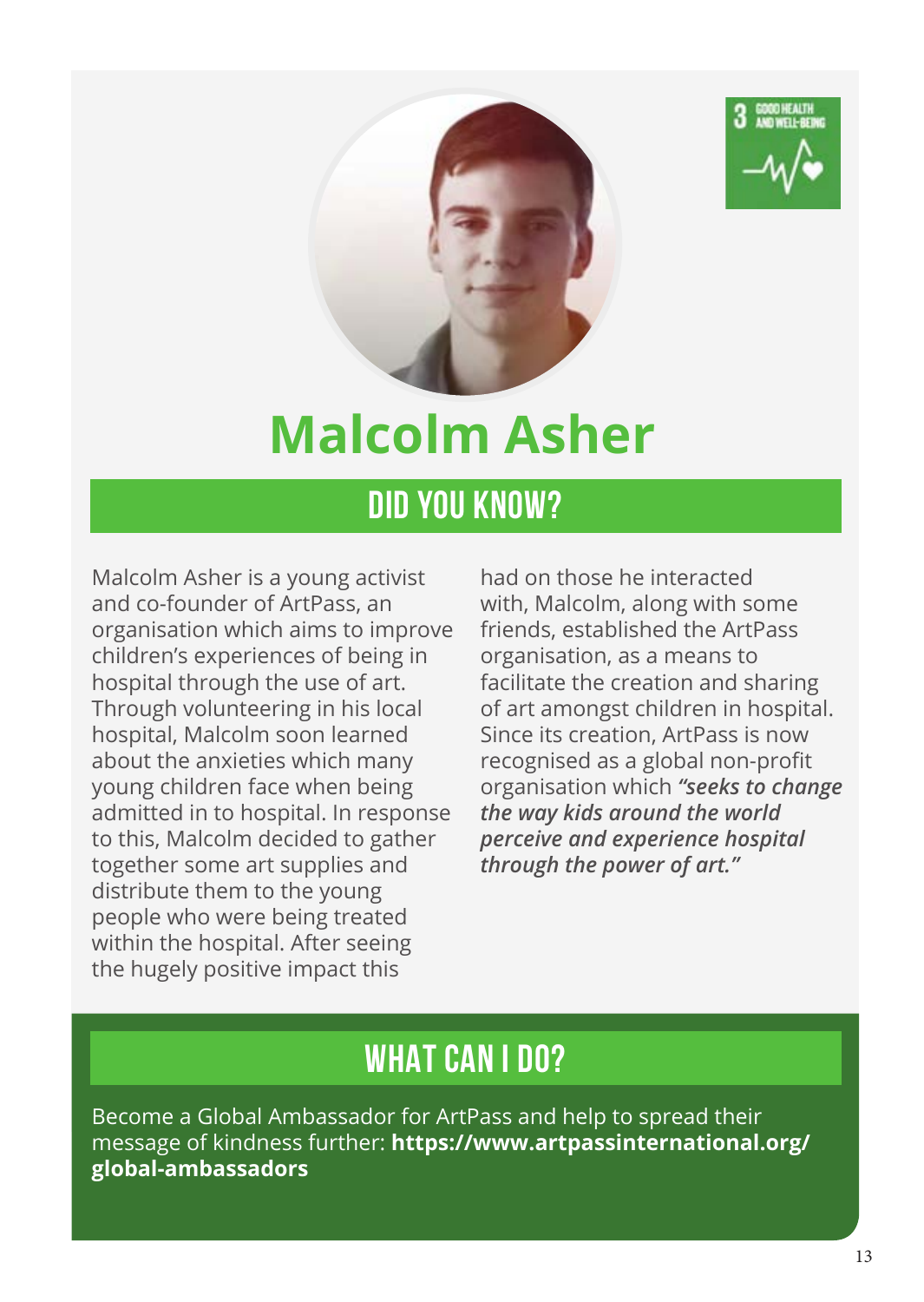



# **Malala Youszafi**

#### **DID YOU KNOW?**

Malala Youszafi is an education advocate from Pakistan, who at the age of 17, became the youngest person to ever win the Nobel Peace Prize. Born on July 12th 1997, in Mingora, Pakistan; from a very young age Malala has advocated for the importance of education for all. During this era in Pakistan, many young girls were denied access to attending school by the Taliban an extremist political movement from Afghanistan. After an attack on a girls' school in Swat Valley, Pakistan, Malala gave her first public speech to speak out against

these attacks. Many members from the Taliban disagreed with Malala's protesting and saw her as a threat to their movement. Following this, on October 9th 2012, whist travelling home from school, a masked gunman boarded the school bus which Malala was on, and shot her in the left side of her head. Fortunately, she survived this and has continued to speak out on the importance of education throughout her recovery and beyond. Malala Day is celebrated every year on the 12th July.

#### **WHAT CAN I DO?**

Find out more about the work of the Malala Fund at **https://www.malala.org/join** and explore ways which you can get involved in their campaigns to promote the importance of education for all people.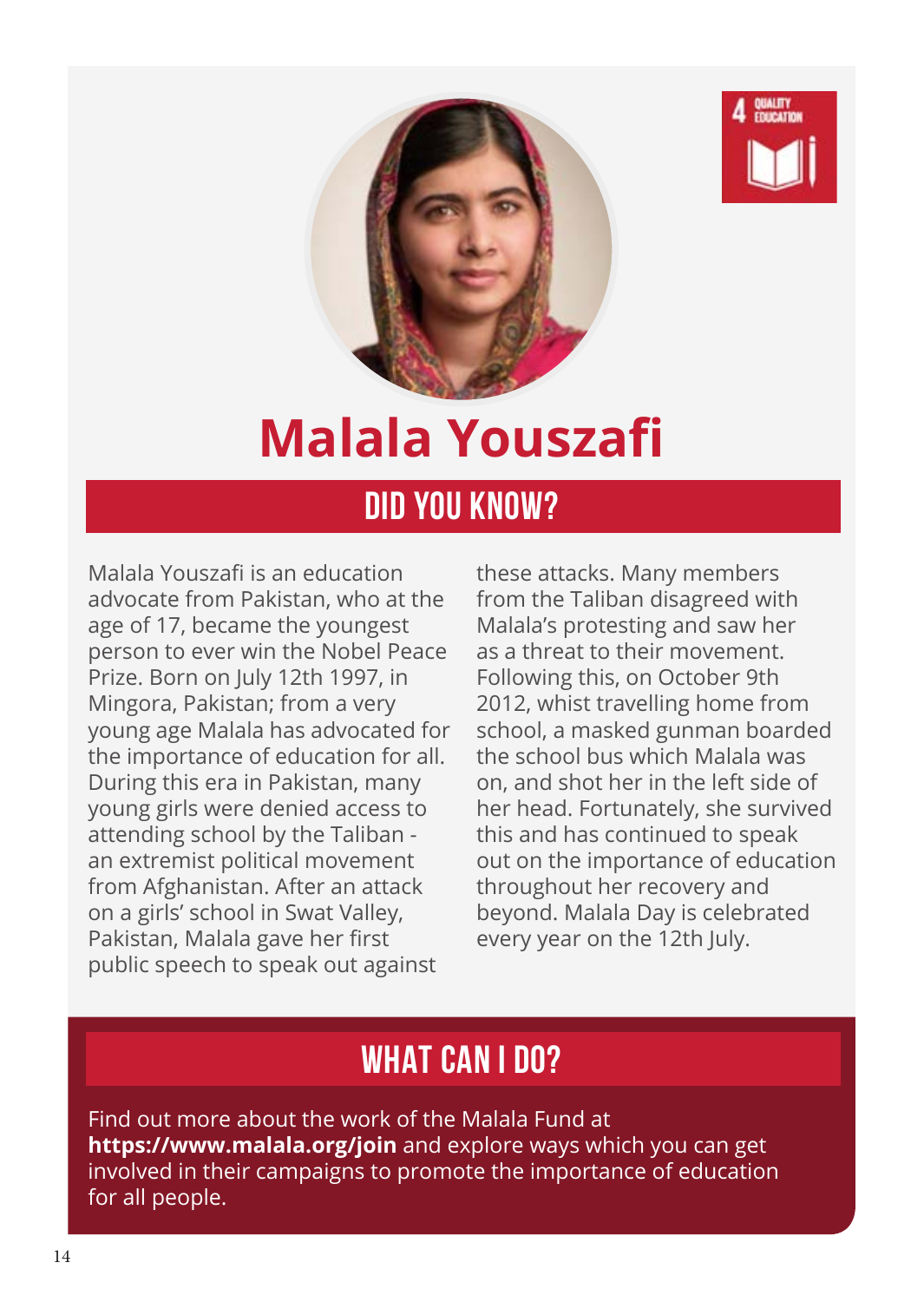# **Steps to Becoming a Changemaker**



Each and every one of us has the ability to become a changemaker. By following these simple steps, you too can help to create a world which is fairer and more compassionate for all:

#### **1. IDENTIFY the issue you wish to change.**

Whether its people, plants or animals that you wish to support, choosing your issue is the first important step in becoming an active changemaker.

#### **2. INFORM yourself and others about the issue.**

It is difficult to take action on something which we don't know much about. Another key step in becoming a changemaker is informing ourselves around the issue we wish to tackle. Before taking action, ensure that you and those around you are clued in to the issue that you are working with.

#### **3. PLAN what you want to do.**

Making plans are important when taking any action. Why not write a checklist to ensure that you cover all the points you wish to tackle, including which people you are going to work with and what resources you need to do so.

### **4. ACT**

You can't be a changemaker without taking action.

#### **5. SPREAD your learning further.**

Following your action, spread your learning further. The more people that are aware of the issue you are tackling, the more support you can build for your campaign.